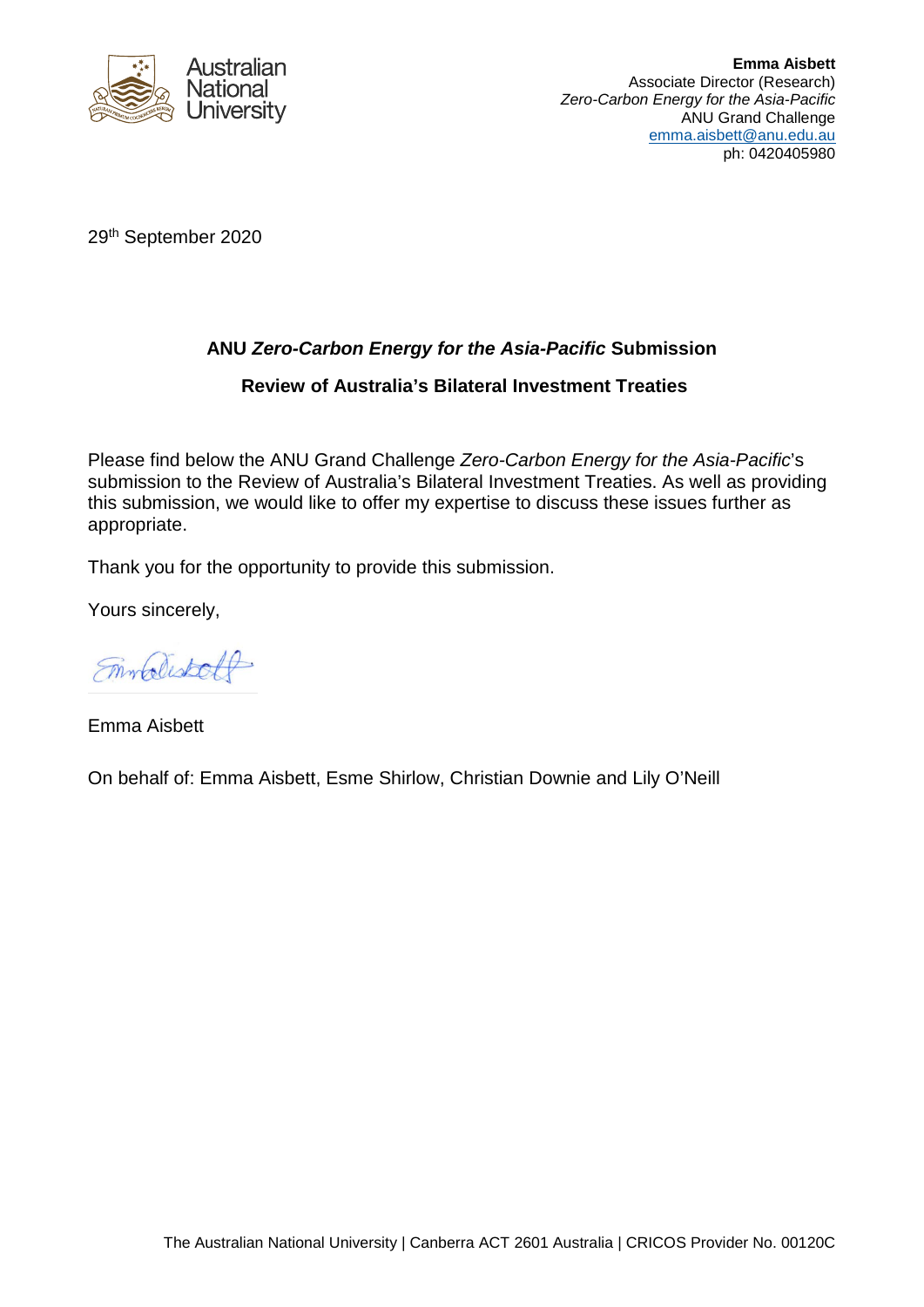## • **Do you have concerns about Australia's existing BITs? If so, please comment on any specific provisions of concern.**

It is widely agreed, on both sides of politics, that Australia has the potential to be a renewable energy superpower. Realising this potential, however, will require proactive policy, including green industrial policies like the Australian National Hydrogen Strategy (Nov, 2019) and the low emissions Technology Investment Roadmap (Sept, 2020). Experience has shown that these sorts of energy transition policies can expose governments to the risk of investor-state disputes under current generation investment treaties. The cost of these disputes can run into multiple tens of millions of dollars. Given the history of shifting climate and energy policies in Australia, these sort of claims are a genuine risk under Australia's current BITs. There is urgent need for meaningful reform.

Australia's approach to investment treaty reform until now has been largely ad hoc and reactive. A case in point is the addition of a carve-out for tobacco related policies from ISDS protections in response to the Phillip Morris plain packaging case. The combination of COVID-19 and climate crises means that government involvement in the economy is becoming deeper and more structural than it has been for many decades. Specific carveouts will not be sufficient to protect legitimate public policy actions from potentially damaging investment disputes.

A case in point is the incentives and subsidies for gas which are being proposed by the current government. Were a future government to align their green industrial policy better with the Paris Agreement and change or remove these favourable conditions for gas producers and downstream users, they would very likely be exposed to substantial ISDS claims by foreign investors. Indeed, government energy transition policies have proved fertile ground for ISDS cases under IIAs (Tienhaara & Downie, 2018). A recent paper by Bonnitcha and Aisbett (2020) discusses the Spanish Solar cases which could cost the state around €30mill, and how their proposal for reform of compensation rules under IIAs would avoid governments being exposed in this way while still protecting energy investments from being captured through opportunistic behaviour by host governments.

Also notably missing from current investment treaty carve-outs are actions to protect the rights of First Nations peoples. This is a substantial omission given the amount of foreign investment in the mining industry in Australia. Similarly, the best renewable energy resources in the country are concentrated on traditionally owned lands. Australia's rise as renewable energy superpower cannot happen without investments worth over \$AU100 billion on Aboriginal land. The Western Australian Government's policy change in response to the Juukan Gorge destruction is an example of policy changes in response to new information that could lead to a dispute under Australia's current BITs.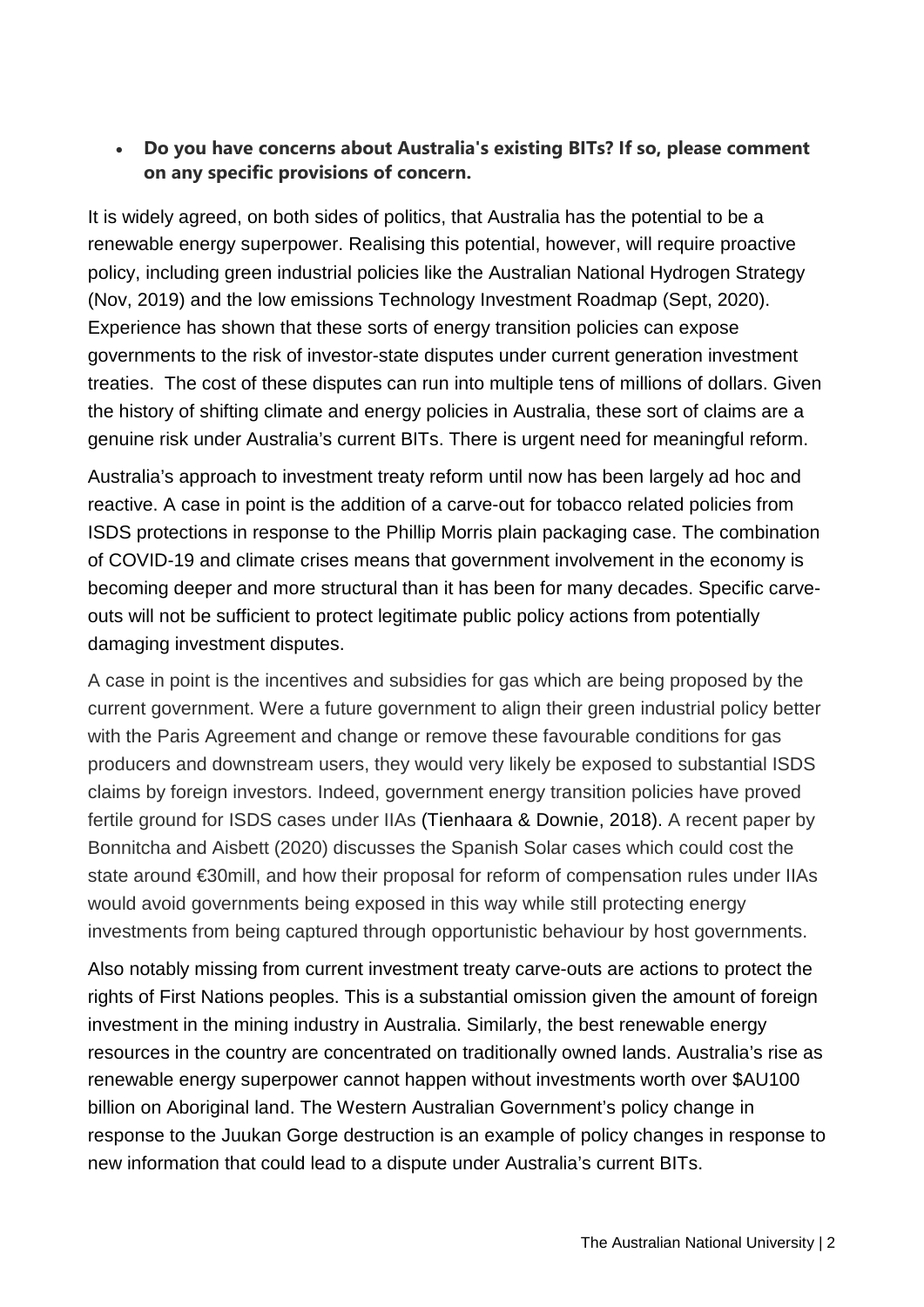• **In your view, would any concerns you have about any of Australia's existing BITs warrant termination of one or more BITs? Please comment, as relevant, both generally and with reference to specific existing BITs.**

Unreformed existing BITs with ISDS are likely to be of net cost to Australia – and will constrain the ability of governments to respond dynamically to new or changed public policy imperatives. Termination should be considered.

• **There are various models and approaches that different countries take in relation to international investment agreements. For instance, some models are concerned with investment facilitation rather than dispute resolution. In your view, is there a particular approach that is suited to meeting the interests of Australian industry and business?**

As Shirlow explains in a forthcoming paper, non-arbitral forms of dispute settlement might also be worth exploring instead of  $-$  or in addition to  $-$  investor-State arbitration. Mediation is particularly likely to be beneficial for renewable energy investments because it is less destructive of relationships than arbitration typically is. Renewable energy investments have many of the features of disputes that are particularly well-suited to resolution through facilitative mediation, including because they often depend upon community buy-in, are made by investors who may wish to make further investments, or involve parties engaged in a long-term project.

• **In light of the various policy options available, [w](https://www.dfat.gov.au/trade-and-investment/discussion-paper-review-australias-bilateral-investment-treaties#_ftn2)hat approach do you consider should be taken? Please comment, if possible, both generally and with reference to specific existing BITs.**

One way to reduce the threat of disputes against legitimate public policy actions is to remove ISDS provisions from Australia's investment treaties. This approach, however, may have negative effects for Australia's ability to become a renewable energy powerhouse. Foreign investment into Australia will be crucial to bring frontier technology and speed of expansion of renewable energy production and related industries such as hydrogen and steel. Similarly, Australian exporters of renewable energy and embedded products will need to make complementary investments overseas. Suncable's proposed export of renewable energy to Singapore via Indonesia is a good example of a major investment with large hold-up risk.

Aisbett and Bonnitcha have a proposal for the reform of damages calculations which could address many of the wide-spread concerns about BITs/ISDS while preserving their ability to deter and/or compensate predatory or opportunistic behaviour by hosts. Aisbett and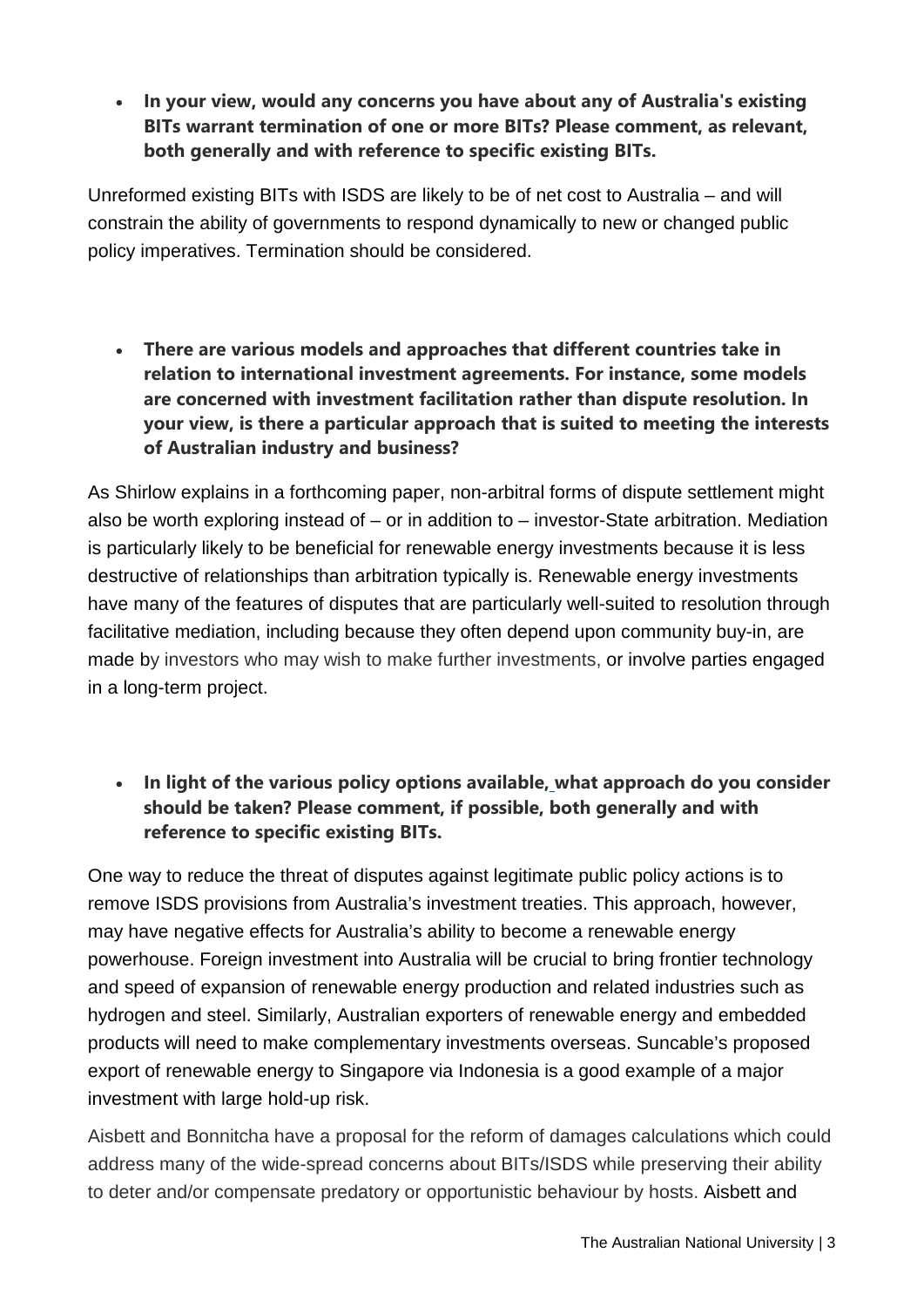Bonnitcha (2020, see also Bonnitcha and Aisbett, 2020) make a reform proposal that would prevent governments from being exposed to compensation claims for actions taken in response to new information, while still protecting investors from hold-up and opportunistic host behaviour. Their proposal is comprehensive, giving it the added benefit of avoiding the need for ad hoc carve-outs. Their proposal is discussed in the separate submissions to this review by Emma Aisbett and Jonathan Bonnitcha. Worthy of note here, their proposal could plausibly be implemented as an addition or clarification in existing treaties. This would allow substantive improvement to the existing BIT stock with relatively low renegotiation or uncertainty costs.

There are several more specific procedural and substantive options available to better safeguard public and community interests and rights. For the case of Indigenous Australians this could include better integrating Australia's foreign investment admission procedures and/or investor obligation clauses with specific undertakings relevant to protecting Aboriginal and Torres Strait Islander rights. It could otherwise include the creation of general public purposes or specific carve-out clauses in Australia's investment treaties. Canada, for example, includes provisions in its treaties that provide any nondiscrimination obligations will not capture 'rights or preferences provided to aboriginal peoples'. Where such exceptions or carve-outs are adopted, a further option for States is to develop specific procedural protocols to apply in the event of an investor-State dispute implicating such clauses. New Zealand, for example, has developed a draft 'ISDS Protocol' which provides a mechanism for the appointment of a legal expert wherever New Zealand is confronted with 'an ISDS case in which the Treaty of Waitangi exception is likely to be relied on'.<sup>[1](#page-3-0)</sup> The Protocol provides that the role of the expert is 'to bring an expert and independent perspective to the Government's legal team in its defence of the case'.

Many investment treaties contain provisions that give some legal relevance to domestic investment laws and policies. Several authors of this submission are currently investigating whether investment treaties could link in to domestic investment admission procedures. Many investment treaties, for example, expressly predicate investment protection on compliance by the investor with any applicable admission requirements and – in some cases – with domestic law during the life of the investment. This might enable Australia to leverage changes to its domestic law without treaty reform, in order to impose obligations upon investors in particular sectors (including to secure better protections for indigenous peoples with interests in the lands or resources likely to be impacted by proposed inbound energy investments).

<u>.</u>

<span id="page-3-0"></span><sup>&</sup>lt;sup>1</sup> New Zealand Foreign Affairs & Trade, 'New Zealand Defence of an Investor-State Dispute Settlement (ISDS) Case' (https://www.mfat.govt.nz/assets/Trade-General/Investor-State-Dispute-Settlement-ISDS/Draft-ISDS-Protocol-forconsultation.pdf).